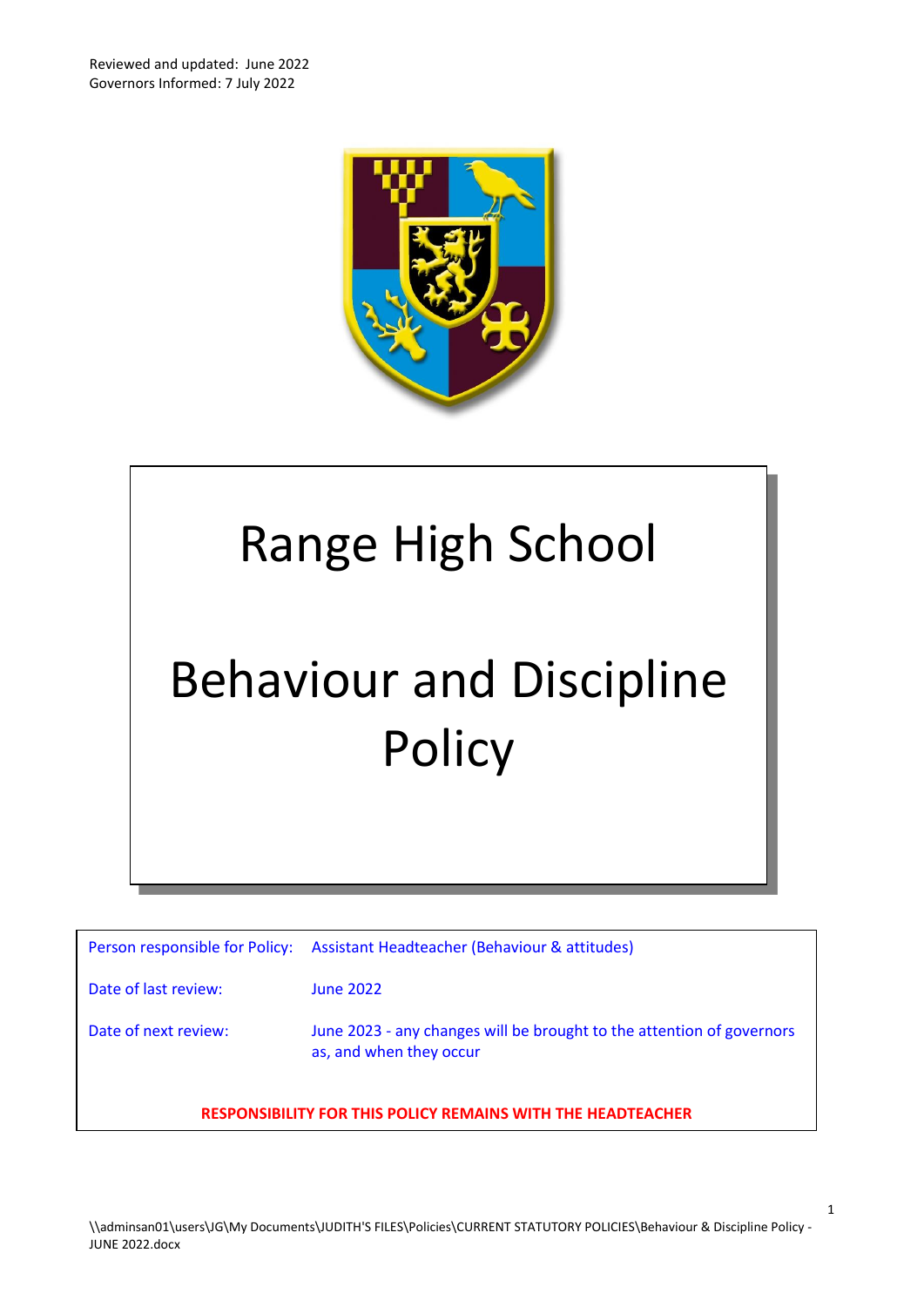# **General Information**

- Governors: This policy will be reviewed annually by the Headteacher
- Headteacher: Mr M McGarry
- SLT: A watching brief is maintained by Mrs Ashworth (Associate lead behaviour)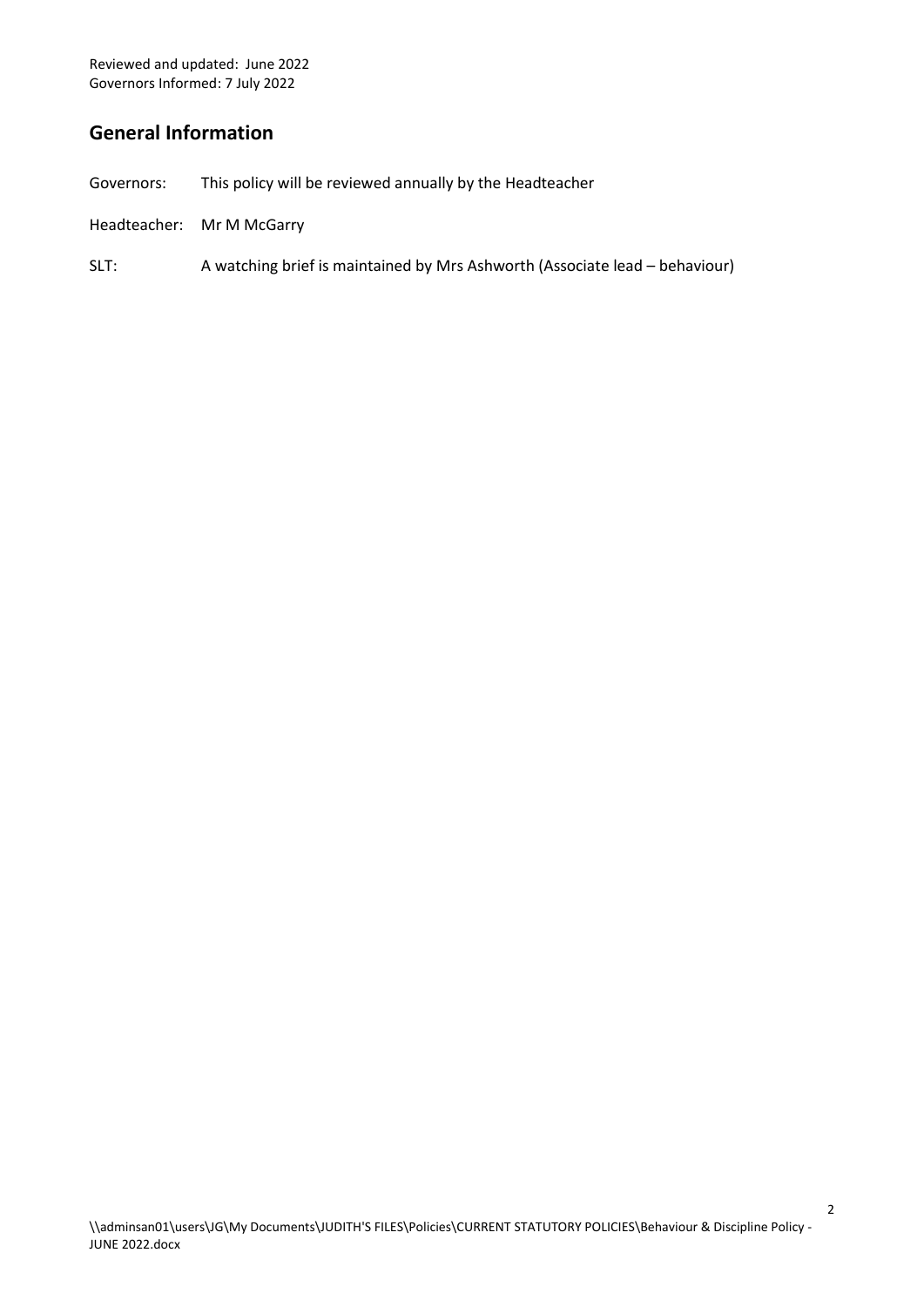#### **BEHAVIOUR AND DISCIPLINE POLICY**

# **AIMS - Challenge Support Flourish**

# **We aim to challenge all pupils to do their best, support them when they need it and we aim to see them flourish as learners and young people.**

The School community values of mutual respect, cooperation and fair treatment helps to build relationships and promote a positive climate for learning. Range High School's aim is to create a safe and supportive environment for learning and behaviour that reinforces school values.

All students have a right to an education and, as an inclusive school, Range High aims to offer an excellent education to all its pupils, including those with behavioural difficulties. The school is also aware that it has a duty of care to all its pupils and will not allow individual pupils to damage the educational opportunities of others or to endanger their safety and well-being.

We aim to make our expectations of behaviour clear to all pupils and to provide positive adult role models of caring, considerate and co-operative behaviour. We will encourage the development of self discipline and a sense of responsibility for one's own actions and ensure that all adults in the school share a common responsibility for maintaining good discipline and promoting the school's guidelines on behaviour.

# **KEY PRINCIPLES**

The school also follows the ethos of 'Ready, Respectful, Safe' in every aspect of school life. Appendix 1.

Good behaviour is vital to enable effective teaching and learning to take place in a safe environment. This environment will be created by:

- o Promoting good behaviour and discipline
- $\circ$  Promoting self-esteem, self-discipline, proper regard for authority and positive relationships based on mutual respect
- o Ensuring fairness of treatment for all
- o Encouraging consistency of response to both positive and negative behaviour
- o Promoting early effective intervention
- o Providing a safe environment free from disruption, violence, bullying and any form of harassment
- o Encouraging a positive partnership with parents/carers to develop a shared approach to the implementation of this policy.

# **SCOPE**

- o Pupils on the way to and from school
- o Pupils on trips and visits
- $\circ$  Pupils behaving in a way which affects our reputation (e.g. wearing our uniform)
- $\circ$  Cyberbullying, i.e. which does not happen on site but which affects the wellbeing of others or the smooth running of school
- o All pupils including those in KS5 (the school uses an alternative Sixth Form Behaviour Management protocol for KS5 students – this is available on request)
- $\circ$  Behaviour beyond the school day which has a material effect on others in the school community

# **THE ROLE OF STAFF (TEACHING AND ASSOCIATE)**

- $\circ$  To respect the rights of all members of the school community and treat them accordingly
- o To practise consistent classroom organisation and management (Guidance for Staff Appendix 2)
- o To make every effort to motivate and encourage pupils by providing an appropriate and differentiated curriculum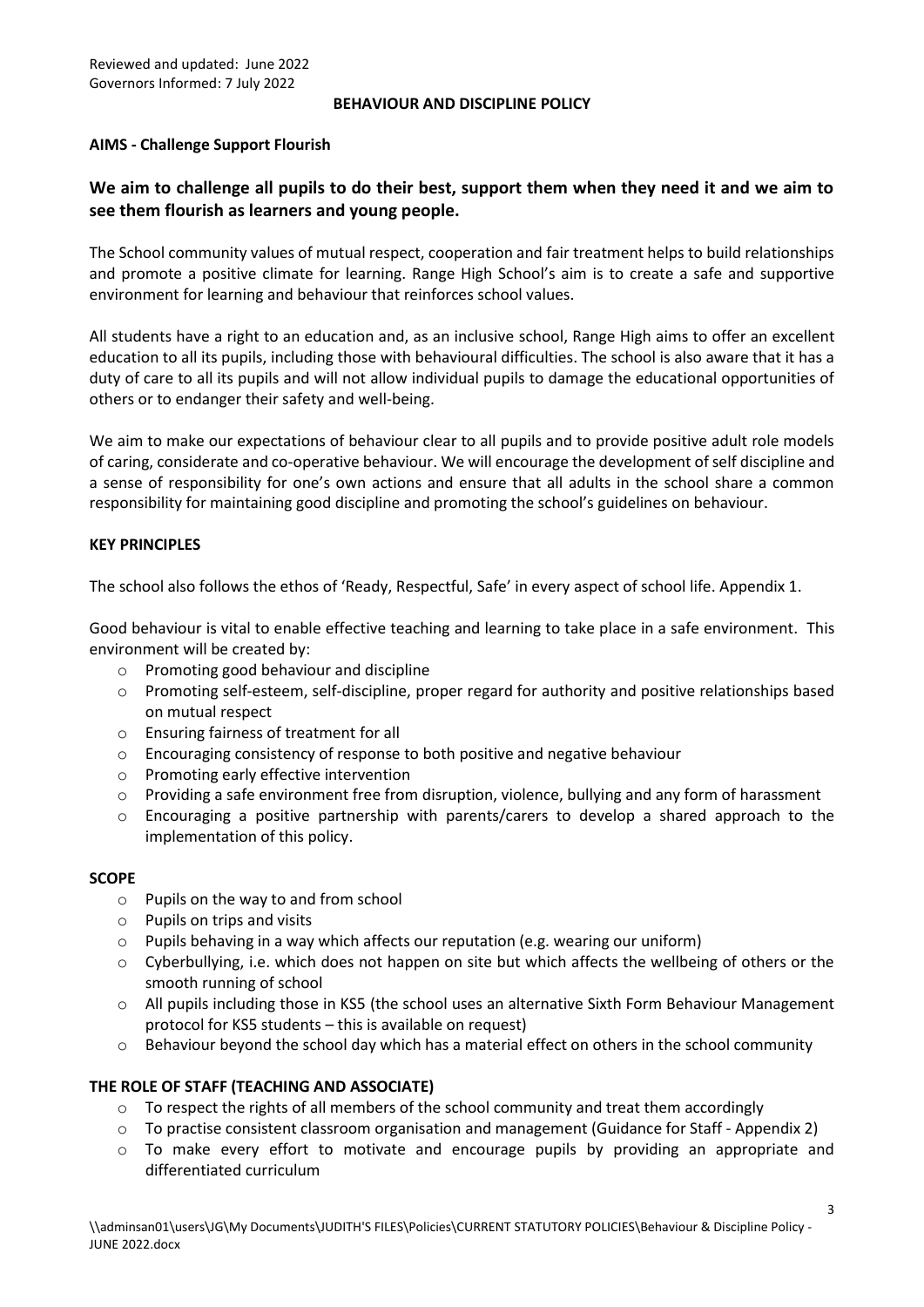- $\circ$  To make pupils aware of what is appropriate and inappropriate behaviour by discussion and clarification of school rules and code of behaviour in tutor time, assemblies and in subject lessons where appropriate. (Code of Conduct for Pupils - Appendix 5)
- $\circ$  To enforce the expected standards around the school site generally, in corridors, dining room, outside areas, etc.
- $\circ$  To recognise, encourage, praise and reward good behaviour for everybody (Rewards Appendix 6)
- o To sanction inappropriate or unacceptable behaviour in a fair and consistent manner (Appendices 2 and 3)
- $\circ$  To use a graduated system of response and support for staff and students (Appendix 2)
- o To record incidents of inappropriate or unacceptable behaviour to inform parents where appropriate.
- o To make every reasonable effort to identify and support pupils with behavioural difficulties ( Appendix 4)

# **THE ROLE OF STUDENTS**

At Range High School we expect students:

- $\circ$  To respect the rights of all members of the school community both during the day and outside the school day and treat them accordingly
- o To be tolerant and considerate of others and respect their rights, and property
- o To follow instructions and obey school rules
- o To be punctual to school and lessons and to be correctly dressed in the full school uniform
- o To be attentive; engage positively in lessons and work hard in class
- o To be organised and use their Class Charts accordingly
- o To co-operate with others
- o To behave in a manner that reflects the School's values and behavioural standards (Code of Conduct for Pupils – Appendix 5)

# **THE ROLE OF PARENTS/CARERS**

It is essential that all parents/carers agree to the principles and procedures set out in the school's Behaviour and Discipline policy. We would expect parents/carers to enter into an implicit contract by applying for a place at the school which includes their support for the school's Behaviour Policy and their recognition that adults in the school act in 'loco parentis'. We expect them to support the school by:

- o Ensuring that their child leaves home every day at a time in order for them to be punctual to school
- $\circ$  Ensuring that their child is wearing full school uniform and has the necessary equipment and books.
- $\circ$  Ensuring their child has completed all necessary homework by checking and monitoring Class Charts.
- o Communicating immediately with school when home circumstances affect their son/daughter's adherence to school policy (e.g. uniform/lateness).
- o Ensuring that their child follows reasonable instructions by school staff and adheres to school rules.
- o Respecting the school's Behaviour and Discipline policy and the disciplinary authority of school staff
- o Working with school staff to support their child's positive behaviour; accessing Class Charts to frequently monitor and support their Childs positive behaviour.

# **THE ROLE OF GOVERNORS**

Governors will ensure that:

- $\circ$  Rewards and behaviour trends are monitored across the school on a regular basis
- o A member of the Governing Body will take part in the Pastoral Support Programme for individual students when necessary as part of the schools graduated response for behaviour issues.
- $\circ$  As far as is practicable, that the curriculum on offer and teachers' professional development time creates conditions for an appropriate and differentiated curriculum

\\adminsan01\users\JG\My Documents\JUDITH'S FILES\Policies\CURRENT STATUTORY POLICIES\Behaviour & Discipline Policy - JUNE 2022.docx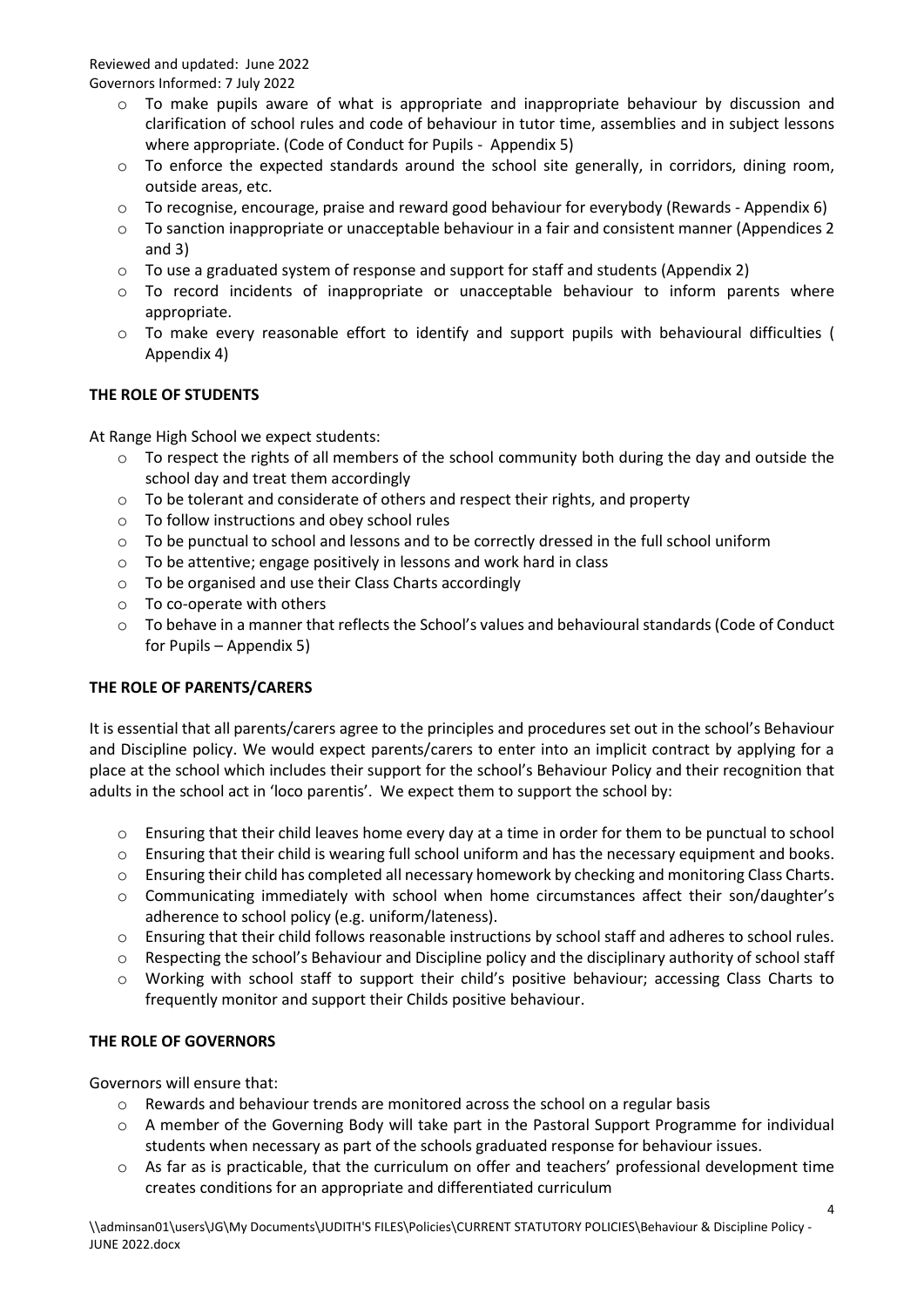- o The Governing Body receives and monitors the number and reasons for exclusions on a termly basis
- $\circ$  The policy is reviewed regularly and that consultation occurs when changes are made

# **REWARDS**

The School believes that rewarding pupils is an effective tool in promoting good behaviour. Rewards can take many forms and effective rewards motivate pupils so they should have some ownership of the systems in place. The organised Rewards Programme will be reviewed with the DHT and the School Council periodically.

Members of Staff will reward pupils via Class Charts

- o Verbal commendations
- o Merits
- o Certificates
- o Phone calls or letters home
- o Taking part in the organised Rewards Programme.

# **SANCTIONS**

Sanctions should ensure that pupils understand that they have not met the school's expectations and, where possible, make some form of reparation for their misbehaviour. Whatever sanction is used it should always be made clear to the pupil why they are being punished and how, through improved behaviour, they can avoid a recurrence. Sanctions should be proportionate to the pupil's misbehaviour. This builds on and supports the schools behaviour ethos of 'Ready, Respectful, Safe'.

The following might be appropriate sanctions:

- o A verbal warning
- o Timeout of the classroom for a few minutes
- o Keeping the pupil behind at the end of the lesson for a few minutes
- o Asking the pupil to come back to class at break or lunchtime
- o Detentions (Appendix 2)
- o Time in the Withdrawal Room
- o Internal isolation
- o Exclusions (Appendix 3)

This graduated approach ensures that inappropriate behaviour is dealt with quickly and fairly at the correct level.

There are occasions in school when a pupil needs more ongoing support to help them manage their behaviour. In these cases, a Pastoral Support Programme (PSP) is set up that identifies precise and realistic behavioural outcomes for the pupil to work towards. PSPs are reviewed 2 or 3 weekly and progress is reported to the Assistant head teacher (behaviour).

# **ADDITIONAL INFORMATION**

- The school will make an offer of a 'restorative justice' meeting if the school feels it will support a positive resolution to a situation
- Pupils who have concerns about the behaviour of others should address their concerns to their tutor in the first instance.
- If a pupil makes an allegation about the conduct of a member of staff this will be dealt with under the appropriate policy. A malicious allegation will be dealt with under this policy and referred to the LADO.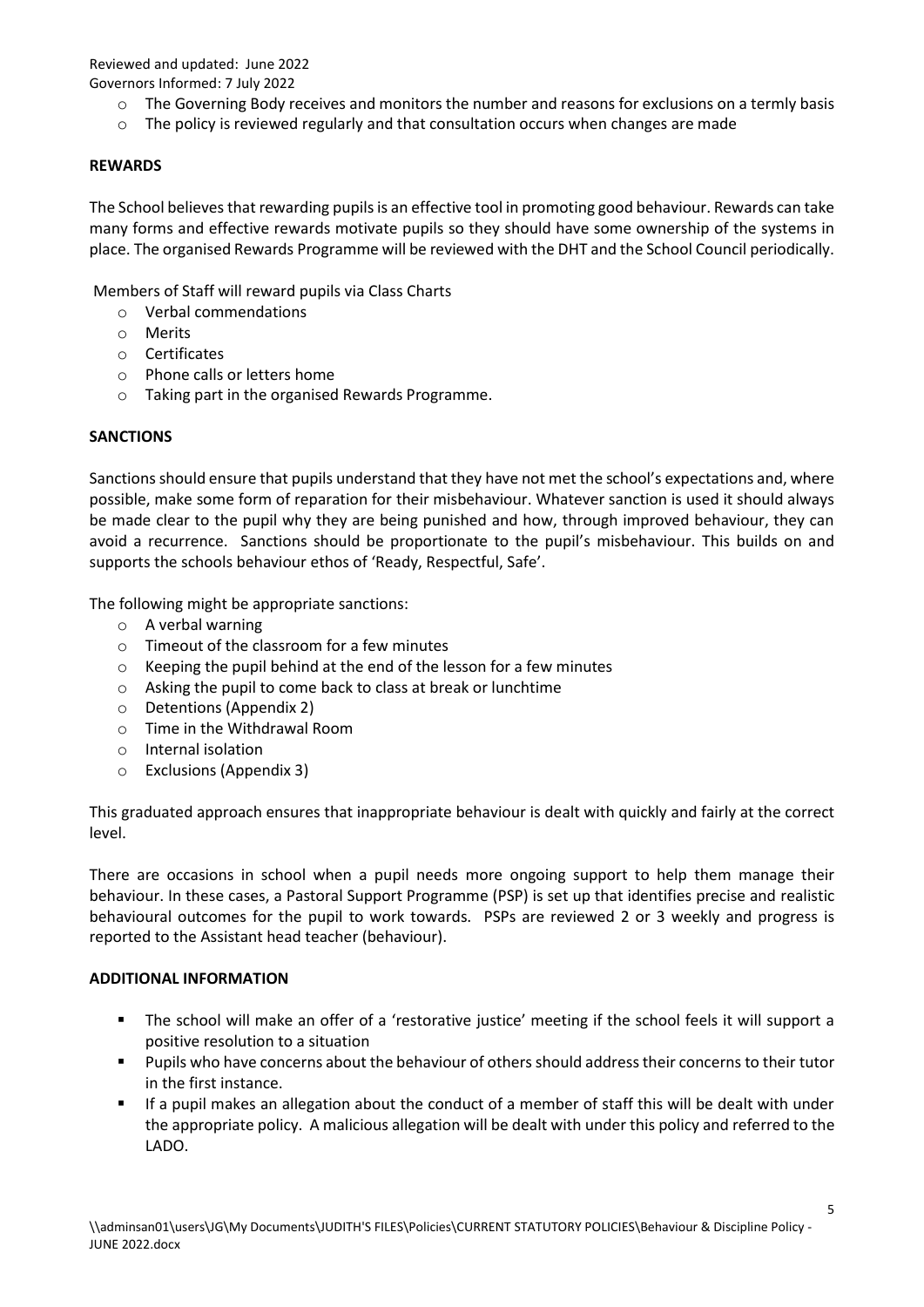We will evaluate our behaviour and discipline policy using the following measures:

- o Surveying staff throughout the year
- o Monitoring the detention system
- o Collecting pupil views though questionnaires and discussion with the Year and School Councils.
- o Analysis of attainment cards and Behaviour for learning data for all year groups.

We recognise that there may be times when parents/carers may feel that we have not dealt well with an incident involving poor/unacceptable behaviour. If the behaviour is subject related we ask that you communicate with the relevant subject teacher in the first instance. If this needs escalating then we ask that you liaise with the relevant Head of Faculty. All other concerns should be directed via the Head of Year. If the Headteacher cannot resolve these concerns informally, parents can raise their concerns more formally through the school's Complaints Procedure. This involves contacting the Clerk to the Governors through school.

# **RELATED POLICIES**

Our Behaviour and Discipline Policy links with, and should be read in conjunction with, the

- o Guidance notes for this policy (attached as appendices)
- o Anti- bullying Policy
- o Child Protection Policy (Safeguarding)
- o Health and Safety Policy
- o SEND Policy
- o Sixth Form Behaviour Strategy
- o PSHE Policy
- o Drug Education Policy
- o Uniform guidelines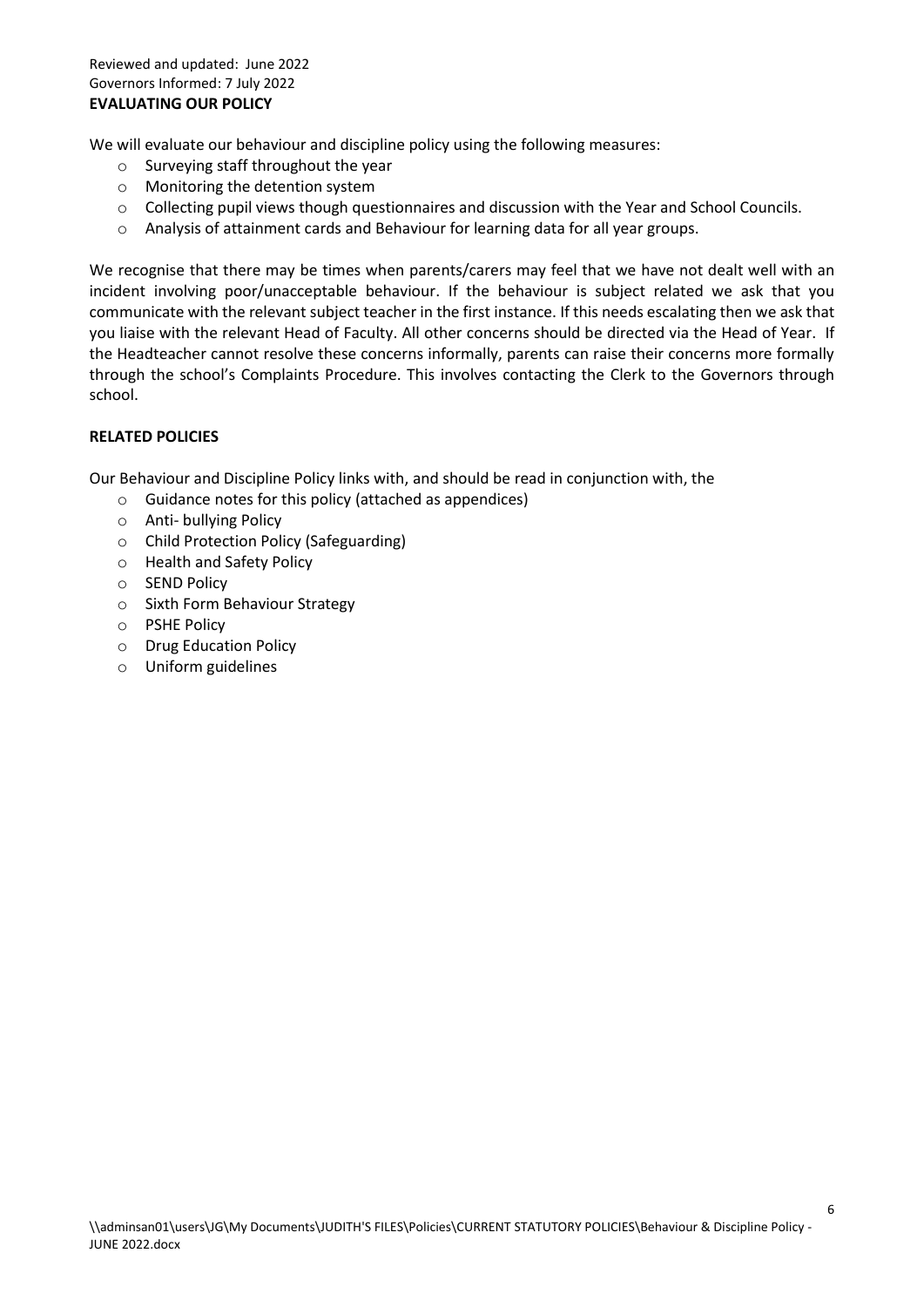# **APPENDICES**

# **Ready Respectful Safe**

**IRST ATTENTION BEST CONDUCT** 

 $\overline{z}$ 

 $\mathbf{1}$ 

# **Range Behaviour Blueprint** THE FIVE PILLARS OF RANGE PRACTICE: **RANGE**

# **Challenge, Support, Flourish**

RESTORATIVE<br>FOLLOW-UP

TING DIE

b

RELENTLES

þ

**READY, RESPECTFUL, SAFE** 

# **Relentless Routines**

1. First attention for best behaviour. 2. Relentlessly praise in public / reprimand in private. 3. Sixty minutes of learning.

# **Visible Consistencies**

- 1. Expectations are modelled.
- 2. Consistent, calm behaviour. 3. Corridor Commitment.
- 

| <b>Stepped Sanctions</b>                                                                                                                                                                                                                                 |                 |                                                                                                                                                                                                                                                                 |
|----------------------------------------------------------------------------------------------------------------------------------------------------------------------------------------------------------------------------------------------------------|-----------------|-----------------------------------------------------------------------------------------------------------------------------------------------------------------------------------------------------------------------------------------------------------------|
| ٦                                                                                                                                                                                                                                                        | Reminder        | Reminder - Ready, Respectful, Safe. Privately if possible.<br>Take initiative to keep things at this stage.                                                                                                                                                     |
| $\overline{2}$                                                                                                                                                                                                                                           | Caution         | Clear verbal caution delivered privately. Make student<br>aware of behaviour and consequences if they continue.<br>Use the phrase, 'Think carefully about your next step'.<br>(-1 Last Chance Warning on Class Charts).                                         |
| B                                                                                                                                                                                                                                                        | Last Chance     | Speak privately and give them a last chance to engage.<br>Offer positive choice and refer to previous good<br>behaviour. Use 30s scripted intervention.<br>Stay behind for two minutes after class where possible.<br>(-2 Last Chance Warning on Class Charts). |
| 4                                                                                                                                                                                                                                                        | <b>Time Out</b> | Short time outside the room. A few minutes to calm.<br>down, breathe, look at the situation from a different<br>perspective and compose themselves.<br>(-4 Time Out & Detention on Class Charts).                                                               |
| WITHDRAWAL - If step 4 does not achieve desired results, the pupil should<br>be sent to WITHDRAWAL. The adult in charge of the class can request a pupil<br>leave the class at any time for a time out or go to withdrawal should<br>behaviour merit it. |                 |                                                                                                                                                                                                                                                                 |
| 5                                                                                                                                                                                                                                                        | Repair          | This might be a quick chat at break time, in the yard or a<br>more formal meeting                                                                                                                                                                               |

# **Over & Above Recognition**

Praise in public- recognition boards in every classroom Write down behaviour you want to focus on each lesson and recognise those doing it well! Merits awarded via class charts every lesson.

# **Mantras**

Right time, right place, right tone. Think carefully about your next step.

**READY** 

**SAFE** 

**RESPECTFUL** 

# **Microscripts**

#### 30 seconds Scripts

- I noticed you are... (having trouble getting started)
- It was the rule about... (lining up) that you broke.
- Do you remember last week when you... (got a merit)? That is who I need to see today.

#### Thank you for listening. (Now allow 'take up' time). **Assertive Sentence Stems**

- I need you to... (following the agreed routine).
- . I expect ... (to see question 1 completed in the next 2 minutes).
- You need to... (speak to me outside).
- I know you will... (pick that paper up off the floor).
- Thank you for...
- . I have heard what you said, now you must...

# **The Restorative 5**

- 1. What happened?
- What were you thinking at the time? 2.
- What have you thought since?  $3.$
- How did this make people feel? 4
- 5 How can we move forward?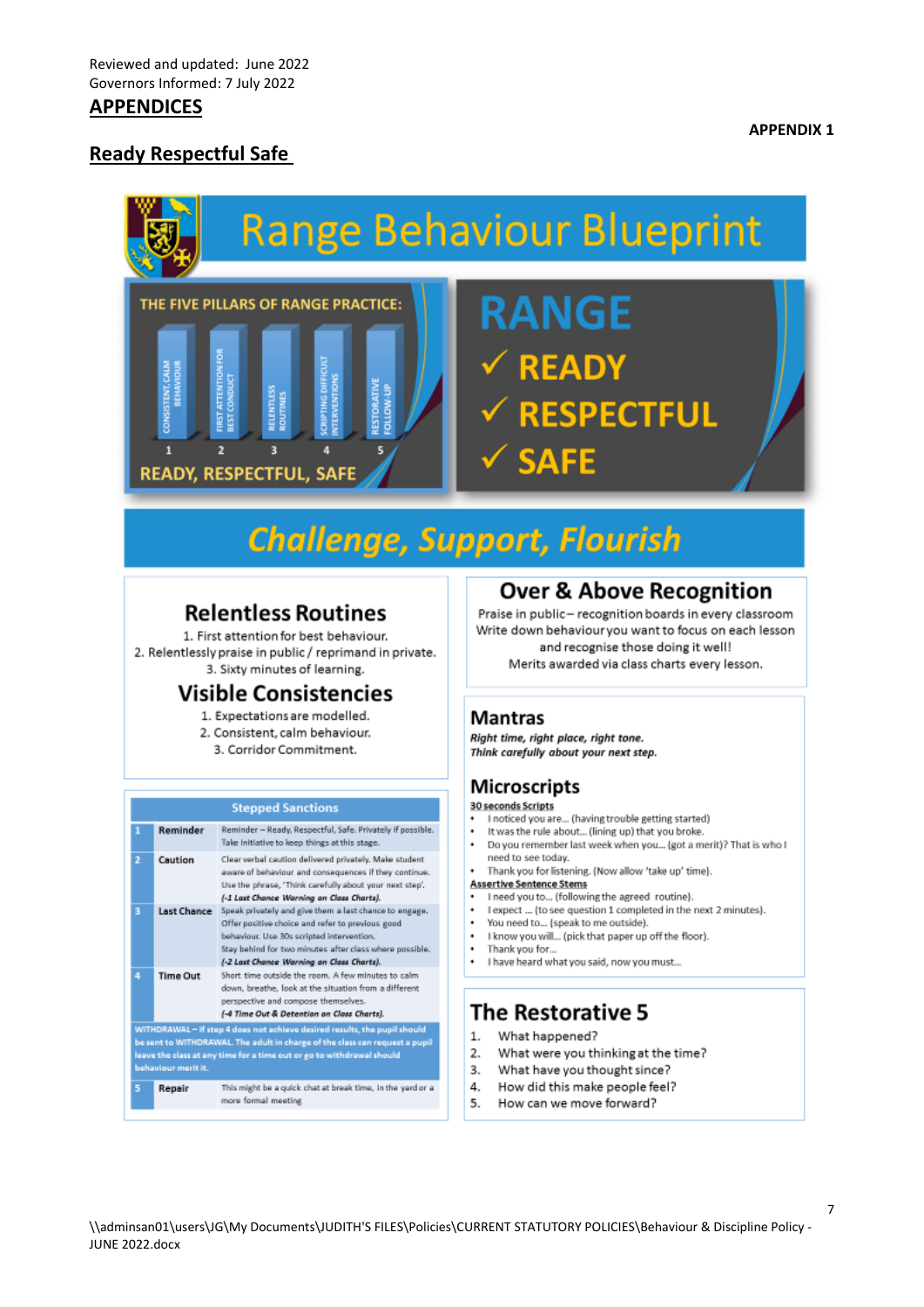# **Guidance for Staff**

# **Some characteristics of good classroom organisation and management**

- o Clearly understood and achievable objectives
- o A variety of teaching styles
- o A stimulating environment
- $\circ$  Appropriately planned lessons differentiated to challenge and meet the needs of individual students
- o Recognition of and praise for good behaviour via Class Charts and in person
- o Valuing pupil's work
- o Beginning and ending lessons on time
- o There is a teacher-planned seating arrangement
- o There are clear parameters about pupils talking and pupil movement about the room
- o Teachers clearly understand whole school expectations regarding engagement, uniform, equipment, punctuality and conduct and report any concerns via Class Charts
- o Rules regarding chewing, removal of outdoor clothing, infringements of uniform are applied firmly and consistently
- o Teachers recognise their responsibility for ensuring good order outside the classroom at lesson changeover.

# **Guidelines for imposition of sanctions**

- o Unacceptable behaviour should be trigger a sanction
- o Deal with the behaviour rather than the person
- o Sanctions should be fair and consistent
- $\circ$  Sanctions should be in proportion to the offence. They should distinguish between minor and serious behaviour and isolated and persistent breaches of discipline.
- o Sanctions should never be degrading or humiliating
- o Whole groups should generally not be punished for the misbehaviour of individuals, however, pupils should also realise that they have a corporate responsibility regarding behaviour and this may sometimes lead to the whole group being required to take responsibility for its behaviour.
- o Whole classes and/or individuals may be put on a class report or an individual targeted report. (If the whole class are put on report because there are too many pupils that need close monitoring to put on individual reports, then this should be explained to the class for the benefit of those pupils that would not normally have been put on report.)
- o Uniform persistent breaches of uniform policy may result in a proportionate sanction via Class Charts
- $\circ$  Refusal to complete work persistent breaches may result in a proportionate sanction

# **Hierarchy of Responsibility**

- o Primary responsibility lies with the individual member of staff, who is responsible for behaviour and discipline of pupils in his, her classroom. Staff are also responsible for any sanctions they may impose. They may well consult colleagues but cannot abdicate their role. Each member of staff must also deal with the breaches of discipline around the school; the conduct of pupils outside the classroom is a shared responsibility.
- o If unacceptable behaviour continues in a classroom situation, then the department must take action. The Curriculum Area Leader should inform both the form tutor and the Head of Year but responsibility for sanctions stays with the department. At this point the Curriculum Area Leader or Head of Faculty may wish to consider if changes in classroom practice would help improve the situation.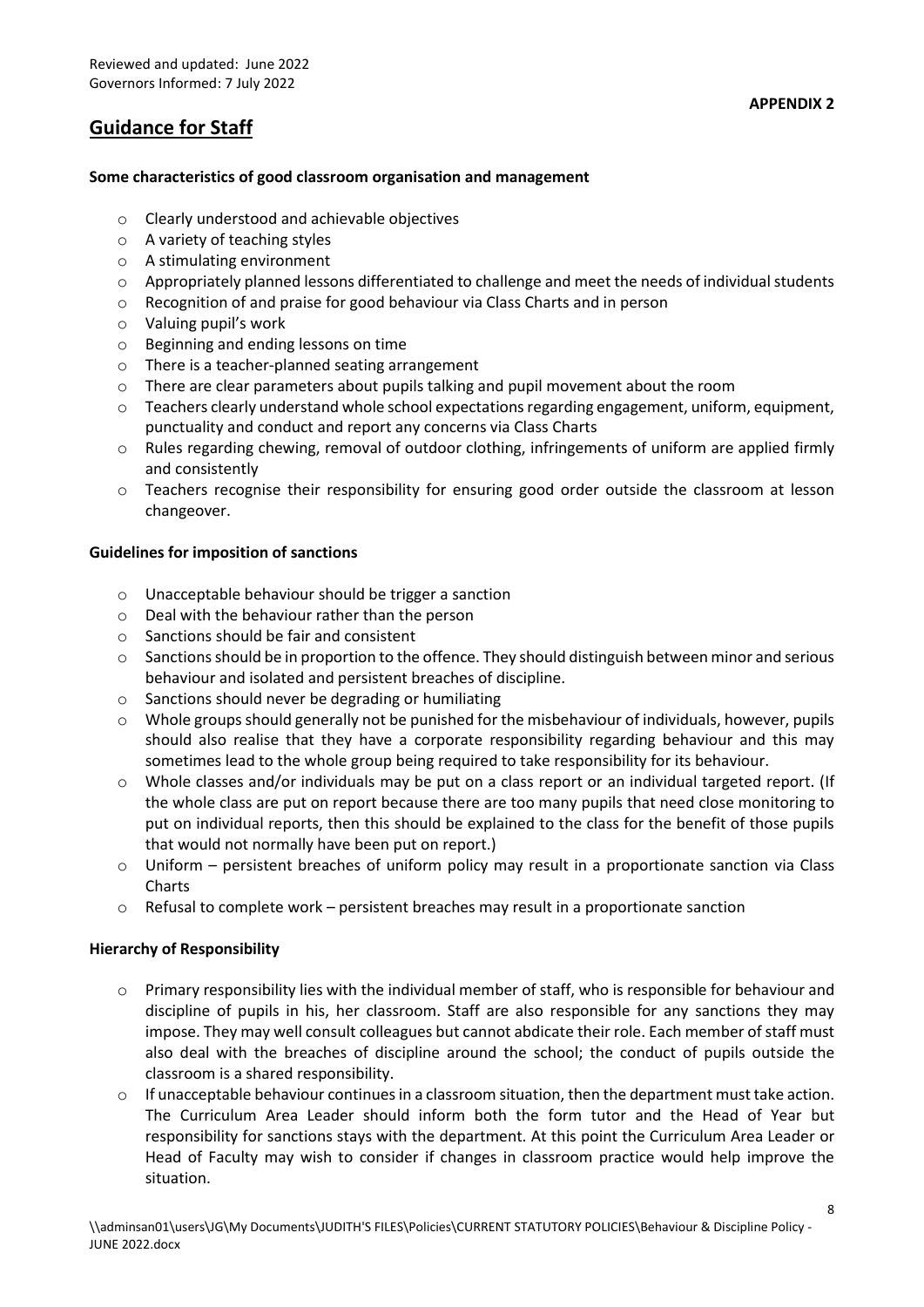- $\circ$  If, after action is taken by the department, the unacceptable behaviour continues, then the Curriculum Area Leader should consult with the form tutor and Head of Year.
- o If the pupil's behaviour is poor across a number of curriculum areas then it is the responsibility of the tutor and Head of Year who must take action (which other colleagues are expected to support)
- $\circ$  Dealing with inappropriate behaviour around school is a shared responsibility. The member of staff who comes across such behaviour should take action, but may wish to inform Tutor, Assistant Head of Year or Head of Year via appropriate channels – email, Class Charts.
- o The Leadership Team have overall responsibility for behaviour management.
- o The governing body have responsibility for the policy.

# **Strategies for responding to unacceptable behaviour**

Teachers and others in a supervisory role should use their professional judgement in deciding how to handle a problem, but successful strategies might include:

- o A discreet word with the individual
- o A public reprimand
- o Referral to Form Tutor, CAL, Head of Faculty, Head/Assistant Head of Year as appropriate
- o Moving the pupil to another position in the classroom
- o Brief period of a few minutes outside the classroom to cool off
- o Moving the pupil to a colleague's classroom
- o The use of 'on call'
- o Using the 'Ready, Respectful, Safe' mantra at all times

# **Pupil's failure to respond to the above strategies or sanctions:**

| First stage  | Subject teacher enlists support of CAL<br>Subject teacher / CAL should contact home to communicate their concerns at this stage |  |
|--------------|---------------------------------------------------------------------------------------------------------------------------------|--|
| Second stage | Subject teacher/curriculum area leader enlists the help of Head of Faculty                                                      |  |
| Third stage  | Subject teacher, CAL/HOF enlists the help of Head or Assistant Head of Year.                                                    |  |
| Fourth stage | Head of Year enlists support of Assistant Headteacher (Wellbeing) or another member of<br><b>SLT</b>                            |  |

If a situation of unacceptable behaviour occurs out of the classroom the pupil or pupils concerned should be reported to the Tutor, Assistant Head of Year or Head of Year.

# **DETENTION SYSTEM AND ITS USE**

Lunchtime detentions ("Conduct Detentions") should be used for offences that occur in a teaching situation, such as not doing homework, repeatedly not having the correct equipment, not working hard enough in class or frequently disturbing the learning of others.

Lunchtime detentions can be given for a variety of reasons (this list is not exhaustive): Poor conduct in lessons

- o Lack of homework
- o Lack of equipment
- o Incorrect uniform
- o Late to lesson without good reason
- o Sent to withdrawal
- o Poor conduct in school outside of lessons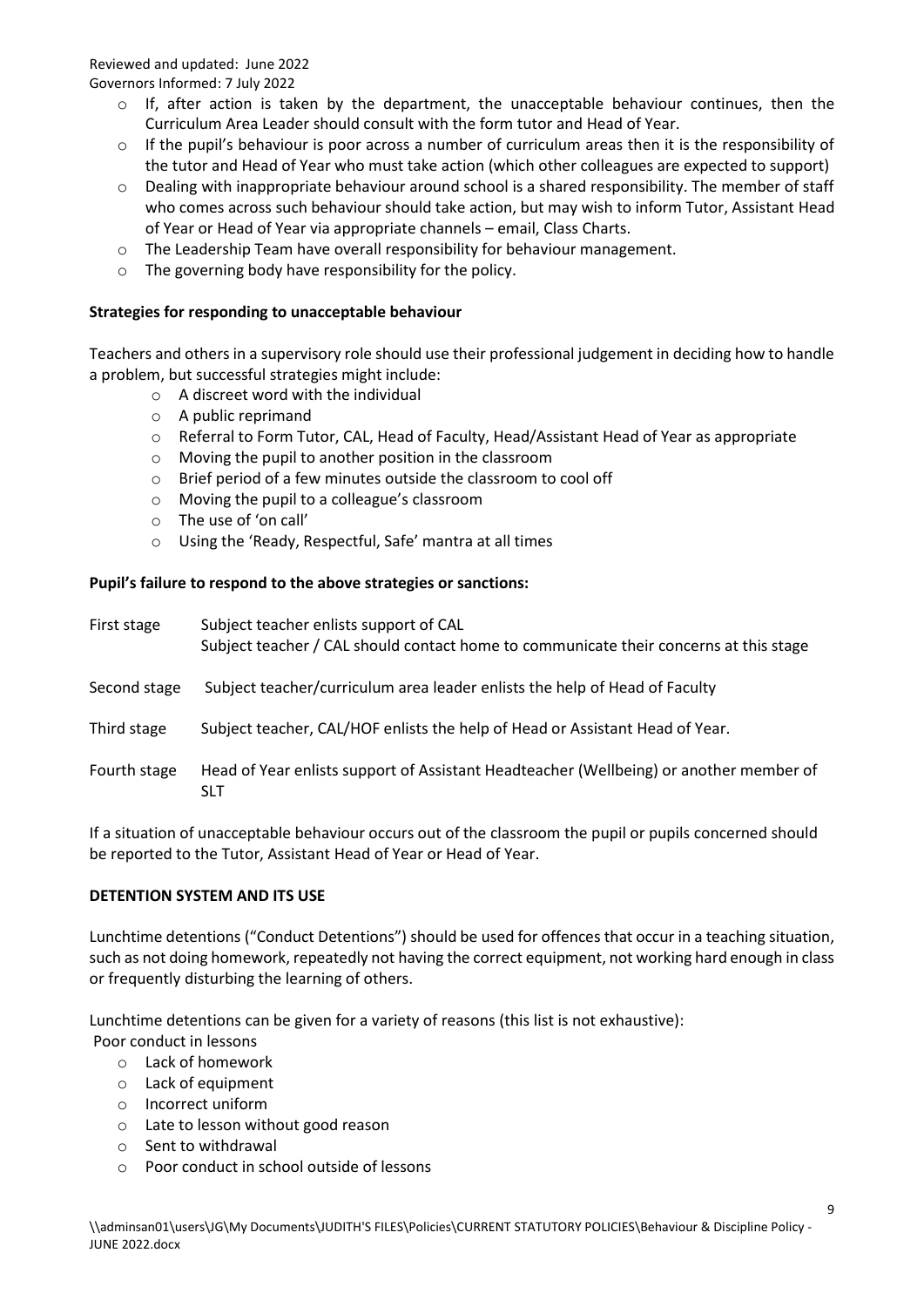Reviewed and updated: June 2022

#### Governors Informed: 7 July 2022

After school detentions ("School Detentions"), usually given in consultation with the Head of Year, are given for (this list is not exhaustive):

- o Unacceptable rudeness or disobedience
- o Going off the school premises at lunchtime without permission
- o Unsafe or aggressive behaviour on site
- o Repeated failure to attend a lunchtime or departmental detention
- o Friday week 2 detentions may also be used for persistent disruption, non-attendance at other school detentions and for failing to comply with school rules and expectations. These detentions will run for 1 hour on week 2 Friday, in a bid to try and avoid a more serious sanction being issued.

Staff should be mindful of availability of public transport, the age of the pupil, the time of the year and weather conditions when imposing detentions. This also applies to keeping a child behind at the end of a lesson for up to 10 minutes when it is at the end of the school day.

Parents are given at least 24 hours advance notice of School Detentions.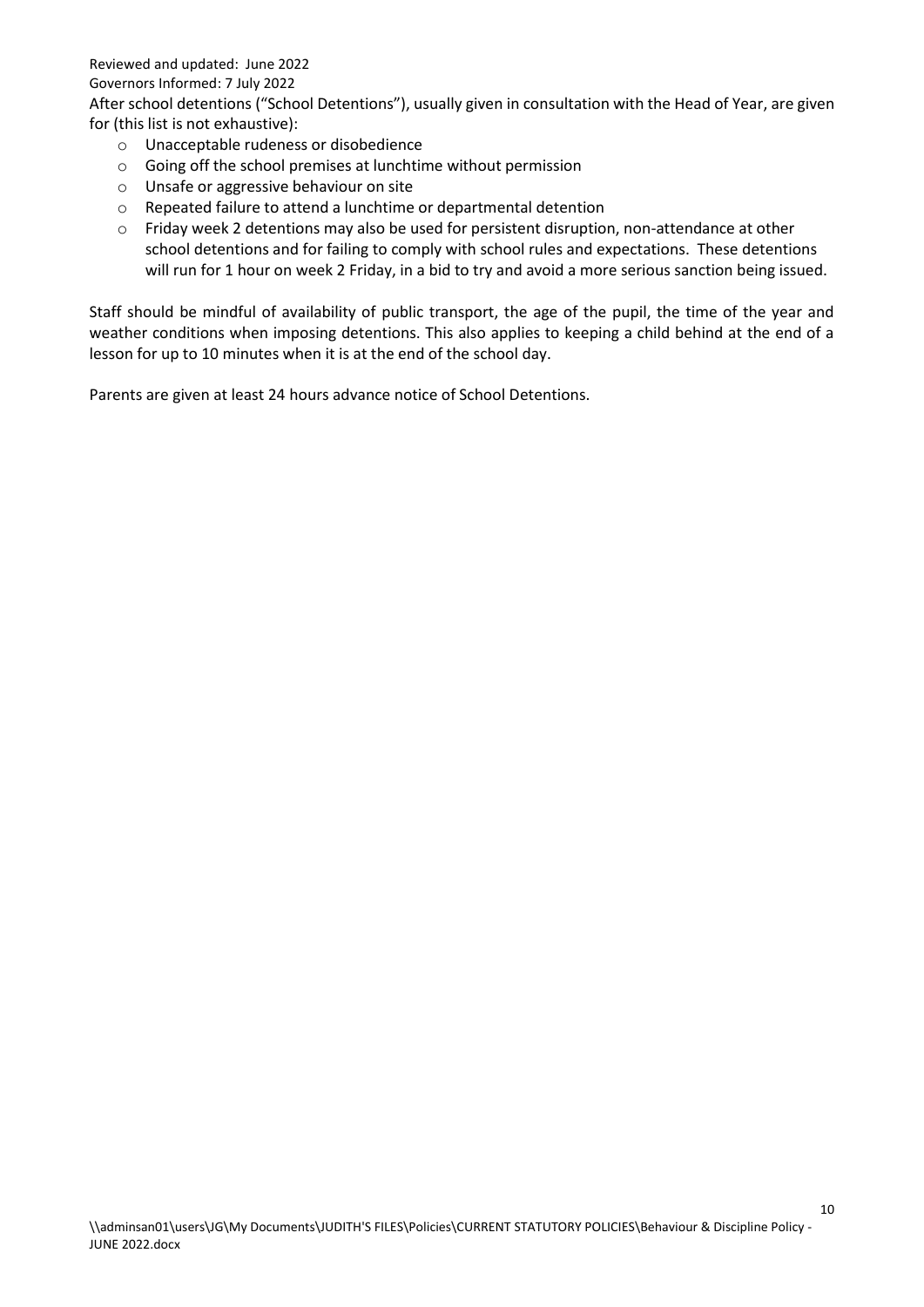# **EXCLUSIONS**

Exclusions can be authorised only by the Head Teacher or, in his/her absence, the Deputy Head. All exclusions are made in line with the statutory guidelines:

- The Education Act 2002, as amended by the Education Act 2011
- The School Discipline (Pupil Exclusions and Reviews) (England) Regulations 2012
- The Education and Inspections Act 2006
- **The Education Act 1996; and**
- The Education (Provision of Full-Time Education for Excluded Pupils) (England) Regulations 2007, as amended by the Education (Provision of Full-Time Education for Excluded Pupils) (England) (Amendment) Regulations 2014

Permanent exclusion is the ultimate sanction and the school needs to intervene promptly and effectively in order to keep pupils in school wherever possible.

There are three kinds of exclusion:

#### Internal Exclusion

This is most frequently used for pupils whose behaviour is deemed unacceptable but not serious enough to be fixed-term excluded from school, or the fixed-term exclusion at home is deemed unsafe for the pupil. This type of exclusion is not reported to the LA. This will be used in conjunction with support to improve the pupil's behaviour. Parents/carers may also receive a letter warning them that a further instance of this behaviour will result in a Fixed Term Exclusion.

Fixed Term Exclusion – Only Headteacher or Deputy Headteacher in his absence can authorise this.

These are limited to a maximum of 45 days in one academic year. Most exclusions are in the order of 1 to 5 days in the first instance. These would be only used for serious breaches of school rules.

Wherever possible a contact meeting with parents/carer will precede any decision to exclude.

Examples of reasons for a fixed-term exclusion may include:

- o Physical assault on any member of the school community
- o Language, remarks or gestures which are offensive
- $\circ$  Possession or consumption of drugs on the school premises / vaping or possession of a vape
- o Possession or consumption of alcohol
- o Persistent disobedience or disregard of the school rules and its code of conduct
- o Persistent disruption of lessons
- o Persistent bullying of any kind
- o Possession of banned items, e.g. laser pen / knife, or other items deemed potentially dangerous
- o Consideration of previous disciplinary record
- o For some offences where the pupil has already had an internal exclusion
- o Bringing the school and its good name into disrepute

(This list is not exhaustive.)

Any pupil returning to school after an exclusion would attend an interview with either Head teacher/Assistant Head teacher/Head of Year/Assistant Head of Year and a reintegration meeting is held. The pupil is then put on a monitoring period which includes targets being set during this period for the pupil.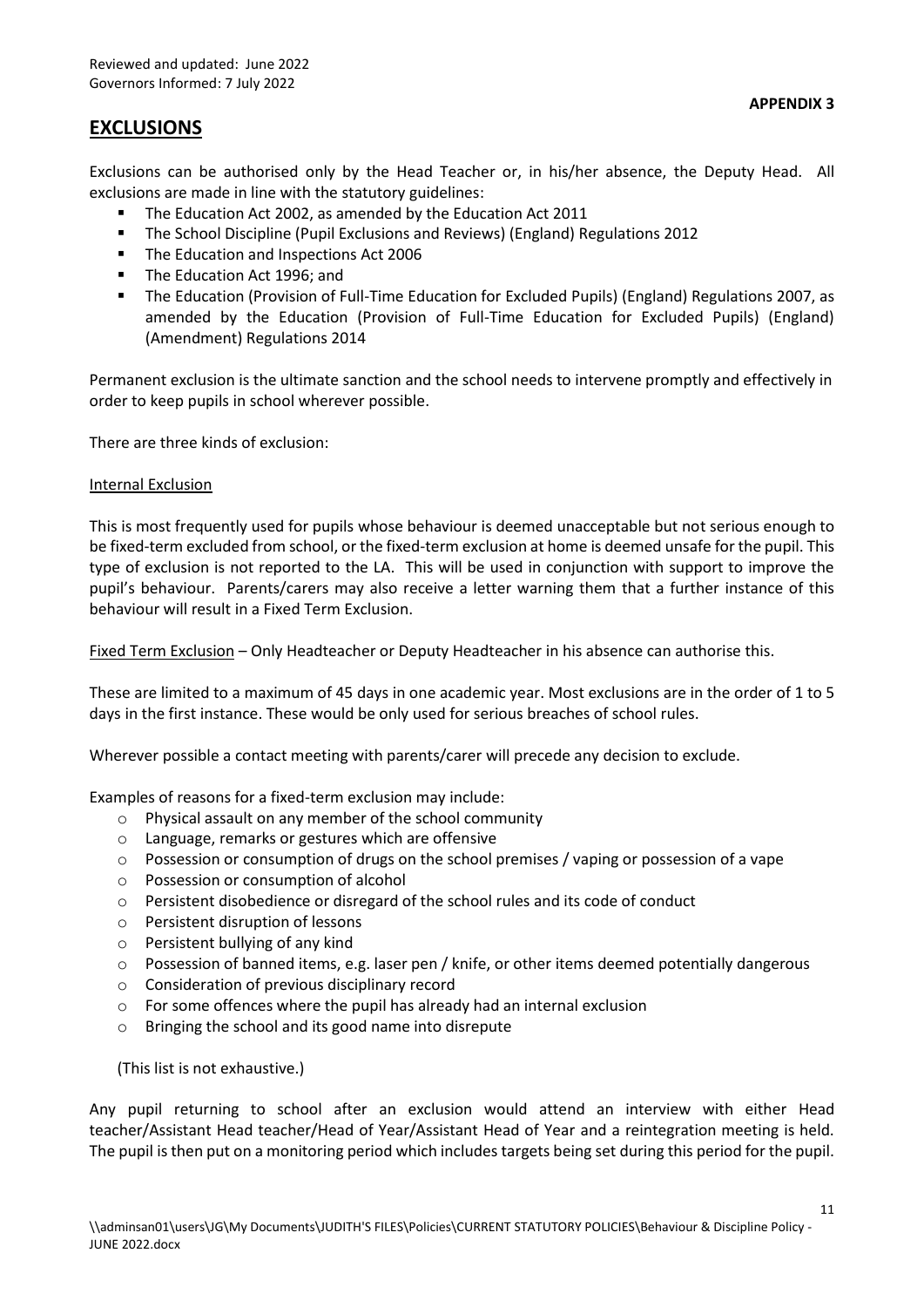#### Permanent Exclusions

These are only used in the last resort if all other measures fail or in very serious cases. The school has to demonstrate that reasonable steps have been taken to avoid the exclusion and that allowing the pupil to remain in school would be detrimental to the education and welfare of the pupil or others in the school.

Reasonable steps might include:

- o Exhausting other appropriate sanctions
- o Interviewing pupil with parent/carer by Headteacher
- o Involving outside agencies e.g. Early Help
- o Pastoral Support Plan
- o Meeting with Governors panel
- o Seeking alternative provision e.g. Impact.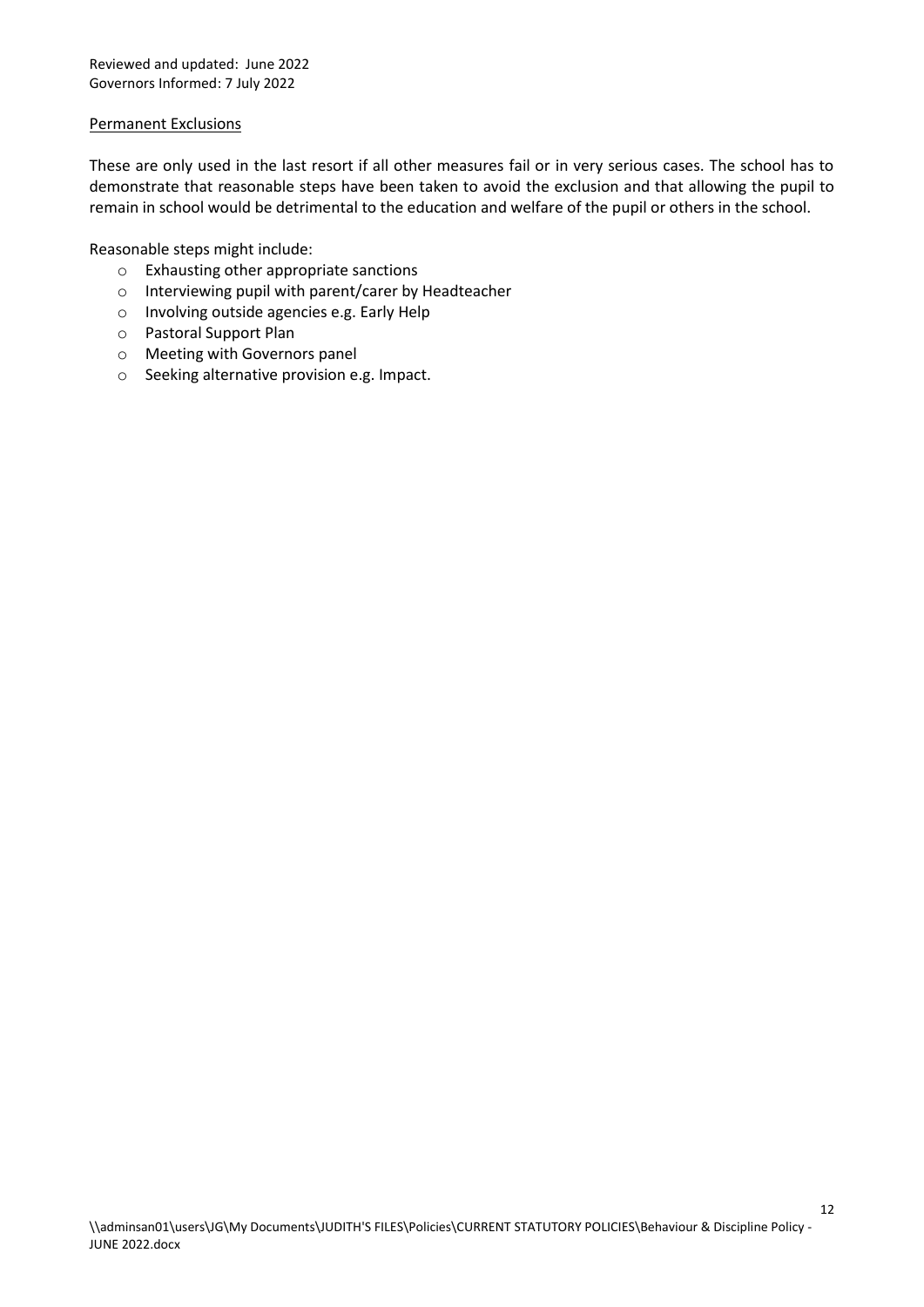# **Pupils with Behavioural Difficulties**

Behaviour Management is the responsibility of all members of staff.

There is no pattern of behaviour that automatically leads a pupil to be classified as having behavioural difficulties. Such classification could include pupils with mental health concerns or those with ADHD, but probably most commonly those who cause concern because their behaviour repeatedly challenges the schools discipline policy. There is a wide range of behaviour from being withdrawn to aggressive or attention seeking behaviour.

- $\circ$  Early identification of pupils with behavioural difficulties is desirable. Parents need to be informed of the school's concerns. The nature of the problem needs to be clarified and a strategy for dealing with general difficulties and specific incidents arrived at. All staff need to be aware that the pupil concerned has behavioural difficulties and should act accordingly. Heads of Year/ Learning Mentors/SENCO will work with staff to support such pupils
- o Assistance from outside agencies should be sought at the earliest opportunity
- o Advice from the Educational Psychologist should be sought if necessary
- o A Pastoral Support Plan should be put in place if necessary

The SEND co-ordinator plays a vital role, liaising with staff (teaching and associate), Heads of Year and SLT to ensure that adequate additional support is provided for students with existing and developing behaviour needs.

There is an expectation that staff will access and follow the passport information for applicable students. Staff are also expected to highlight any concerns to SEND staff via email.

The Pupil Support Manager and Learning Mentors also support pupils with identified behaviour and emotional needs, some of which are at risk of permanent exclusion. They work closely with Heads/Assistant Heads of Year and Assistant Head Teacher (behaviour). This includes various interventions such as Early Help or alternative curriculum provision were suitable.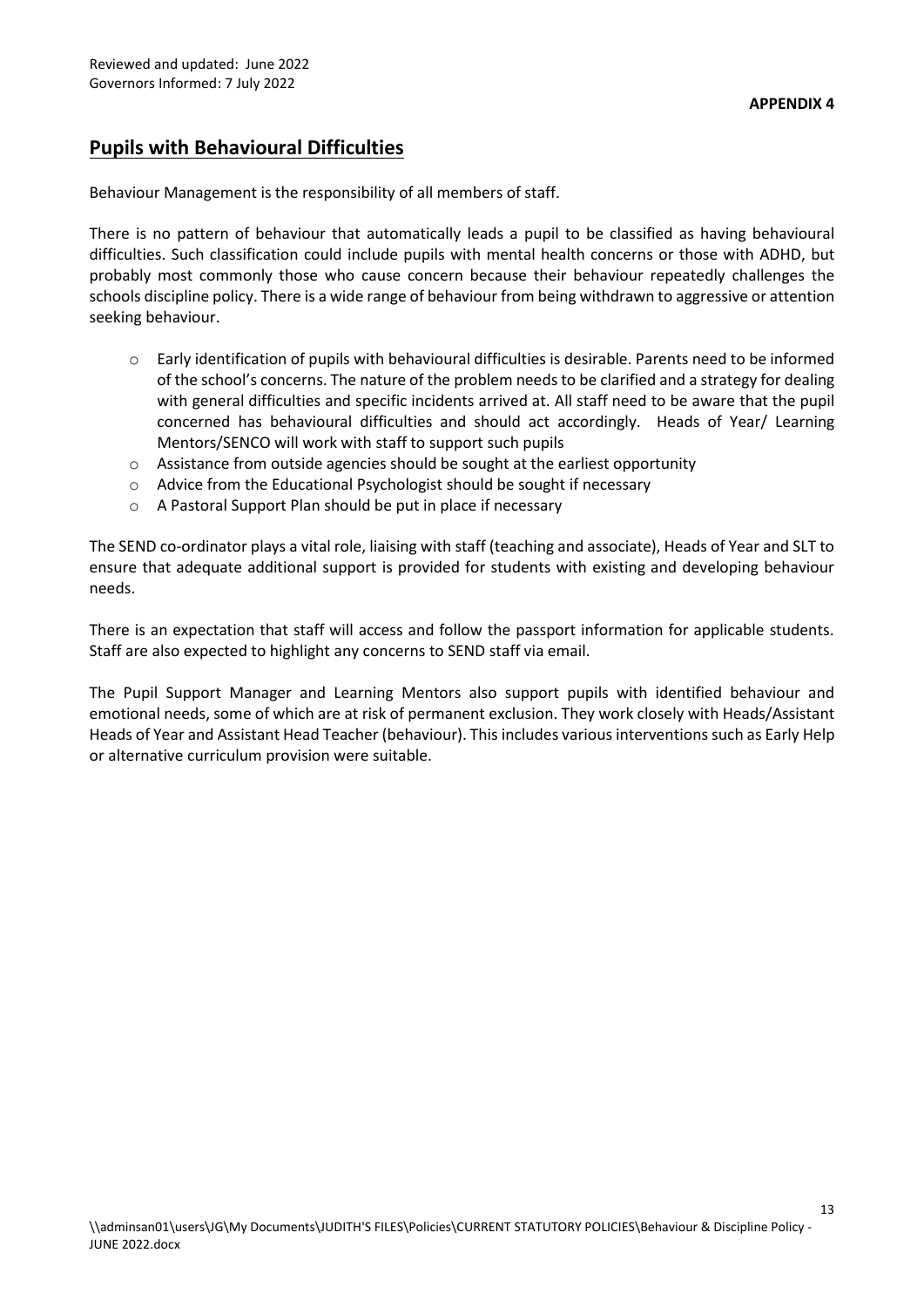# **CODE OF CONDUCT FOR PUPIILS**

#### **Appropriate Behaviour**

#### Pupils should:

- o arrive to school on time
- o arrive for lessons on time
- o wear the school uniform as expected
- o have the correct equipment for lessons
- $\circ$  bring in homework on the appropriate day
- o participate actively in lessons and focus on their work
- o follow instructions from an adult without argument
- o ensure mobile phones and ear buds are not seen or heard during the school day
- $\circ$  move around the school safely and considerately, without carrying food or drink or listening to music
- o observe the one-way system
- o stay on the right hand side in two-way corridors
- o use the toilet, visit their lockers and fill water bottles before the bell goes for the start of the lesson
- $\circ$  treat all other members of the school community and their property with respect
- o observe school rules about banned items
- o act in a safe manner to and from school